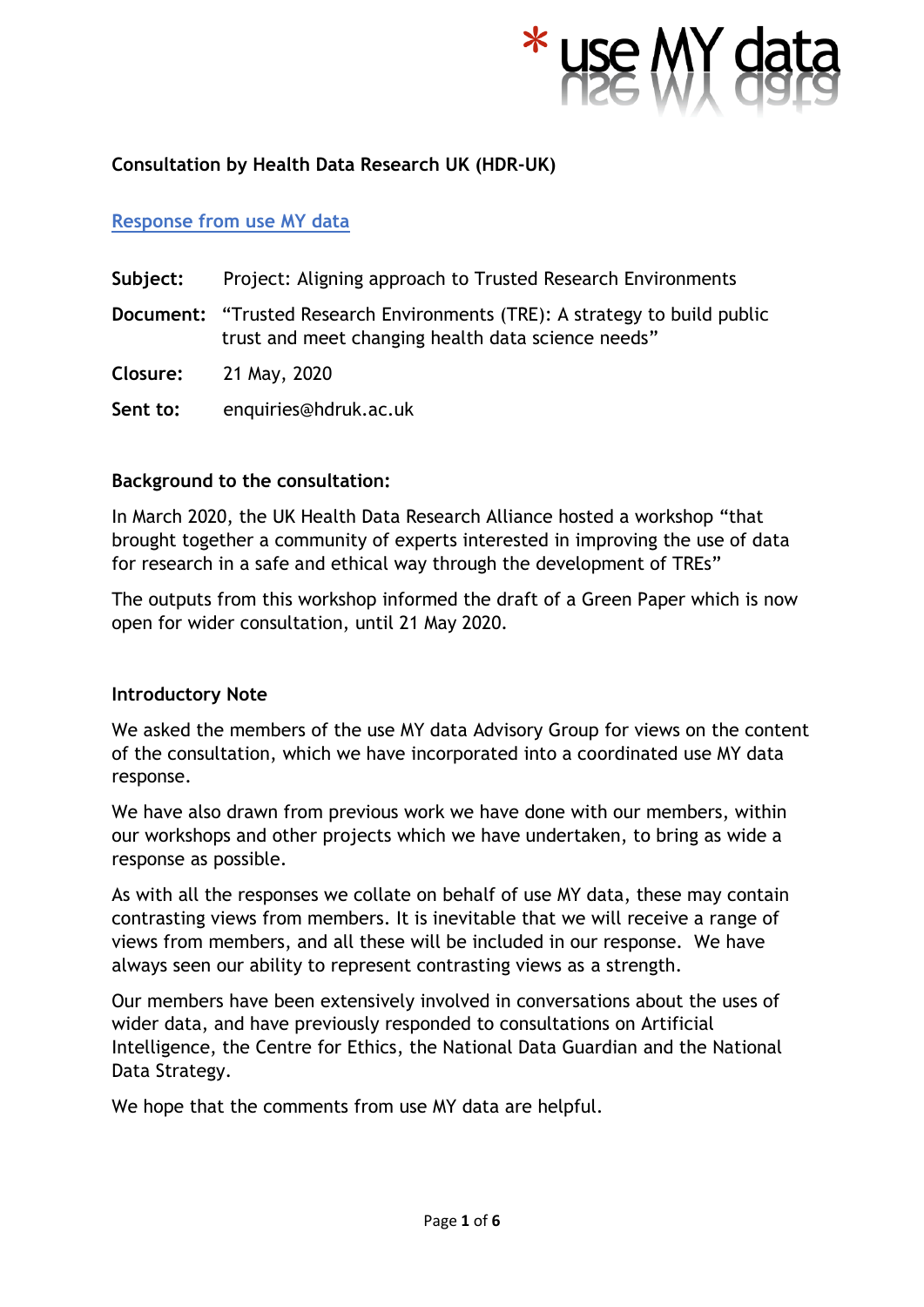

We are happy to be contacted by the consultation team, and we are happy for our response to be shared as required by the consultation team. Out response, once submitted, will also be added to the use MY data website [\(www.useMYdata.org.uk\)](http://www.usemydata.org.uk/)

Any contact should be made through Alison Stone, use MY data Coordinator, at [alison@usemydata.org.uk](mailto:alison@usemydata.org.uk)

**On behalf of the use MY data Advisory Group**

Canz

**Alison Stone Chris Carrigan Coordinator Expert Data Advisor use MY data use MY data alison@useMYdata.org.uk chris@useMYdata.org.uk**

**www.useMYdata.org.uk @useMYdata**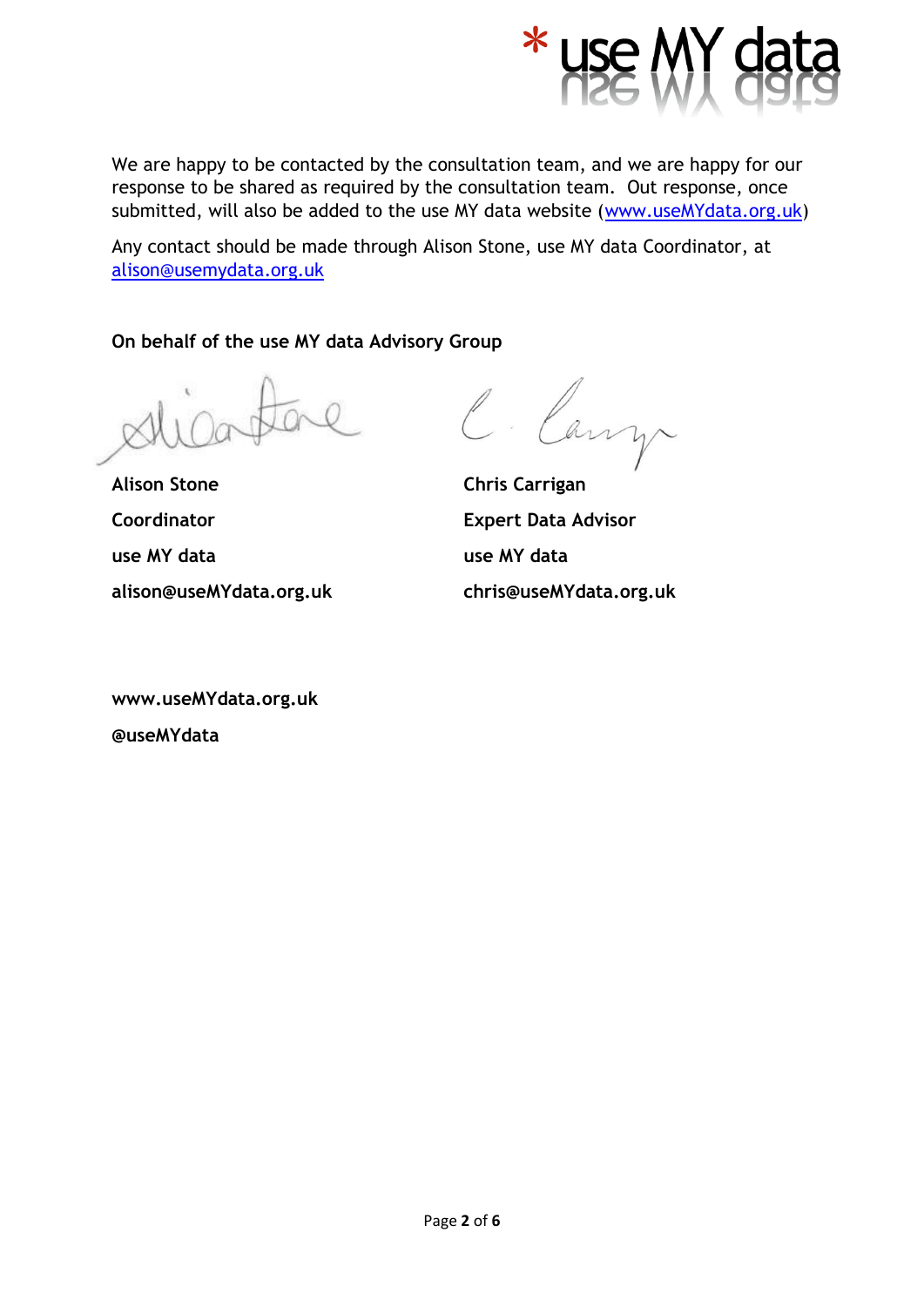

### **Responses to the consultation**

The significance of the role of Trusted Research Environments (TREs) was recognised by our members. Some specific points which were raised were:

"On the basis of seeing how researchers struggle to meet the IG requirements for use of data when it is passed to them for analysis on their own organisation's infrastructure and the researchers' time wasted and the funder's funds wasted on trying to meet the IG requirements I am a firm supporter of the concept of TRE's."

"The five or possibly as proposed six 'safes' seem a good overarching structure for validating the infrastructure and its controls, the data to be held, the researchers and the research aims and methods. The consultation principally asks for how the 'safes' should be implemented. I don't have the competence to draft something of value on that but I would like the opportunity to comment on drafts by older(?) and wiser people."

"One further observation is that when I first started to read I suspected it was a power grab by HDR i.e. they would set up an overarching UK health TRE. I was pleased that it did not in the end go down that route but suggested a range of parallel TRE's. Obviously, whilst supporting this approach, it will introduce its own bureaucratic problems/delays in getting TRE operators to cooperate for data linkages and will mean the data cannot be anonymous but at best pseudonymised. There are obviously lots of issues to be worked through on that."

Commenting on the contents of the Workshop Report, we were encouraged to read:

*"….it is particularly important to consider PPIE when thinking about TRE accreditation and capture and public and patient views"*

*"the importance of involvement of patients and the public at each stage of the process:* 

- *o Setting the rules and governance*
- *o Defining the standards*
- *o Data Access Committee membership"*

*"Need a widely accepted approach to accreditation that would meet the requirements of data custodians, regulatory bodies and patients and public representatives."*

*"Perception of Safe Users influences public trust. Academic research is generally more easily accepted than health data research by multi-national pharmaceutical companies. Thus, it is particularly important to consider PPIE when thinking about TRE accreditation and capture and public and patient views"*

We would agree with all these points.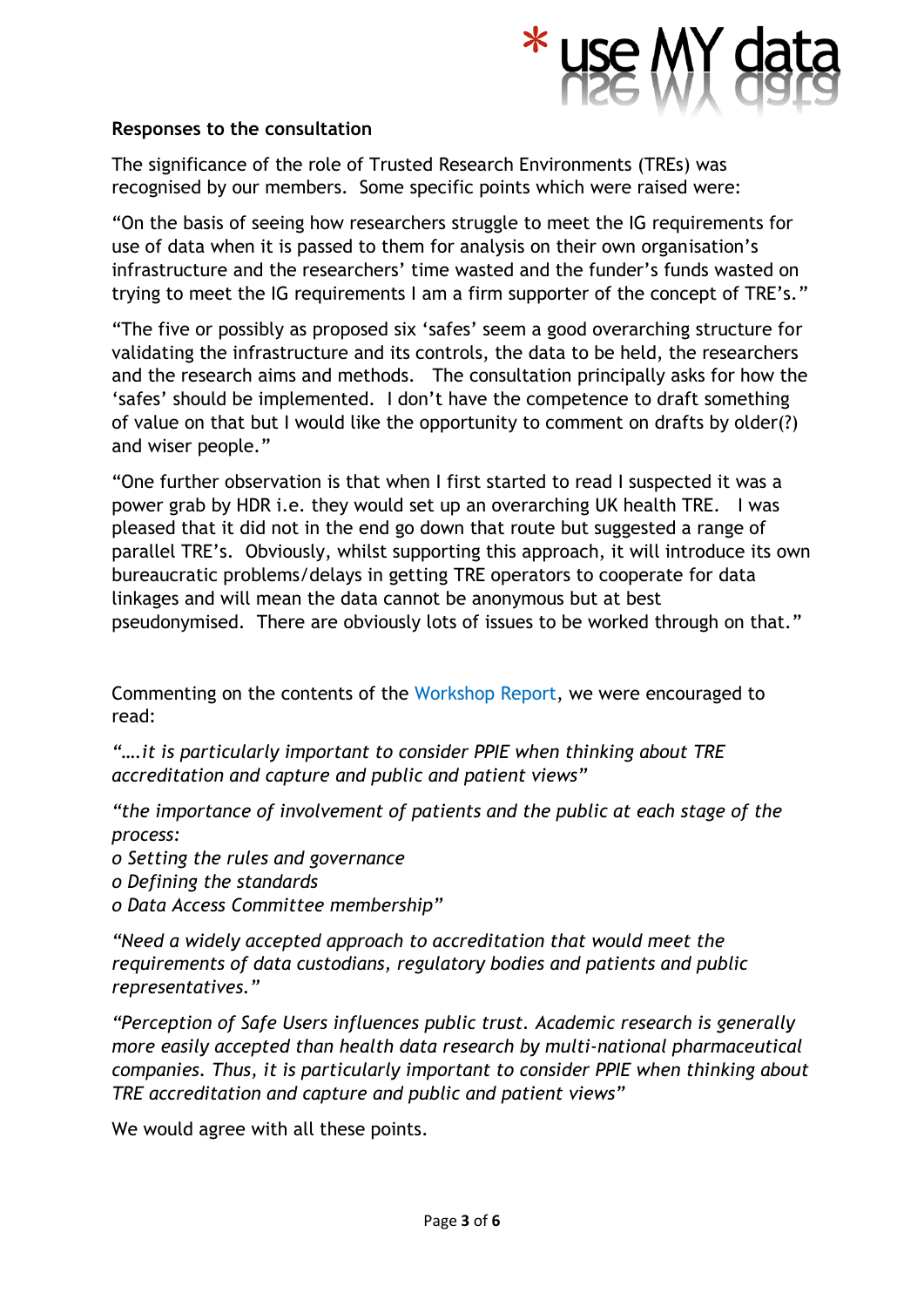

There were some quite specific comments from our members on the Workshop Report, which are shown below:

## Requirements

Bullet 2 - *'Some data custodians already implement and use a subset of 'Five Safes', but a common agreed set of rules and specifications for TREs would be extremely helpful to build understanding across communities and to facilitate access to and use of health data in a safe analytical environment.'* 

"Totally agree and is fundamental to the development of public trust! (which should be highlighted within the bullet text. Same comment applies to bullet 4."

Bullet 3 – *'TREs should permit software and algorithms to be imported…'.*

"A balance needs to be struck between the time to check the safety of imported of software and delays that such checks would inevitably introduce. This is an additional aspect where there would be public concern & reassurance around the appropriateness of risk mitigation steps."

Bullet 4 – *'The adoption of common standards'*

"These need to apply to access guidelines/ethics and I would strongly favour a 'one-stop' approach covering all TREs – in order to speed data access"

Bullet 7 *(PPIE)*

"Totally agree but it needs to go beyond this. Not only does that involvement have to be meaningful (as opposed to tokenistic) but there needs to be public awareness of such involvement"

Bullet 8 *'Cultural Change'*

"Providing that a 'no worse' environment, functionality & governance is provided, then use of TREs for this data could be mandated i.e. no other option cultural change – is this a practical suggestion?"

Final Bullet *'Perception of Safe Users influences public trust.' This is not just about Safe Users but all of the five safes. '… capture and public and patient views.'*

"No. This could be interpreted as the classic tokenistic approach – there is a need to not only capture views but to let those views shape development AND a need to feedback about what specific impact those views had."

"Is there a need to have a requirement regarding avoidance of data duplication & competition and encouragement a spirit of of collaboration between TRE's?"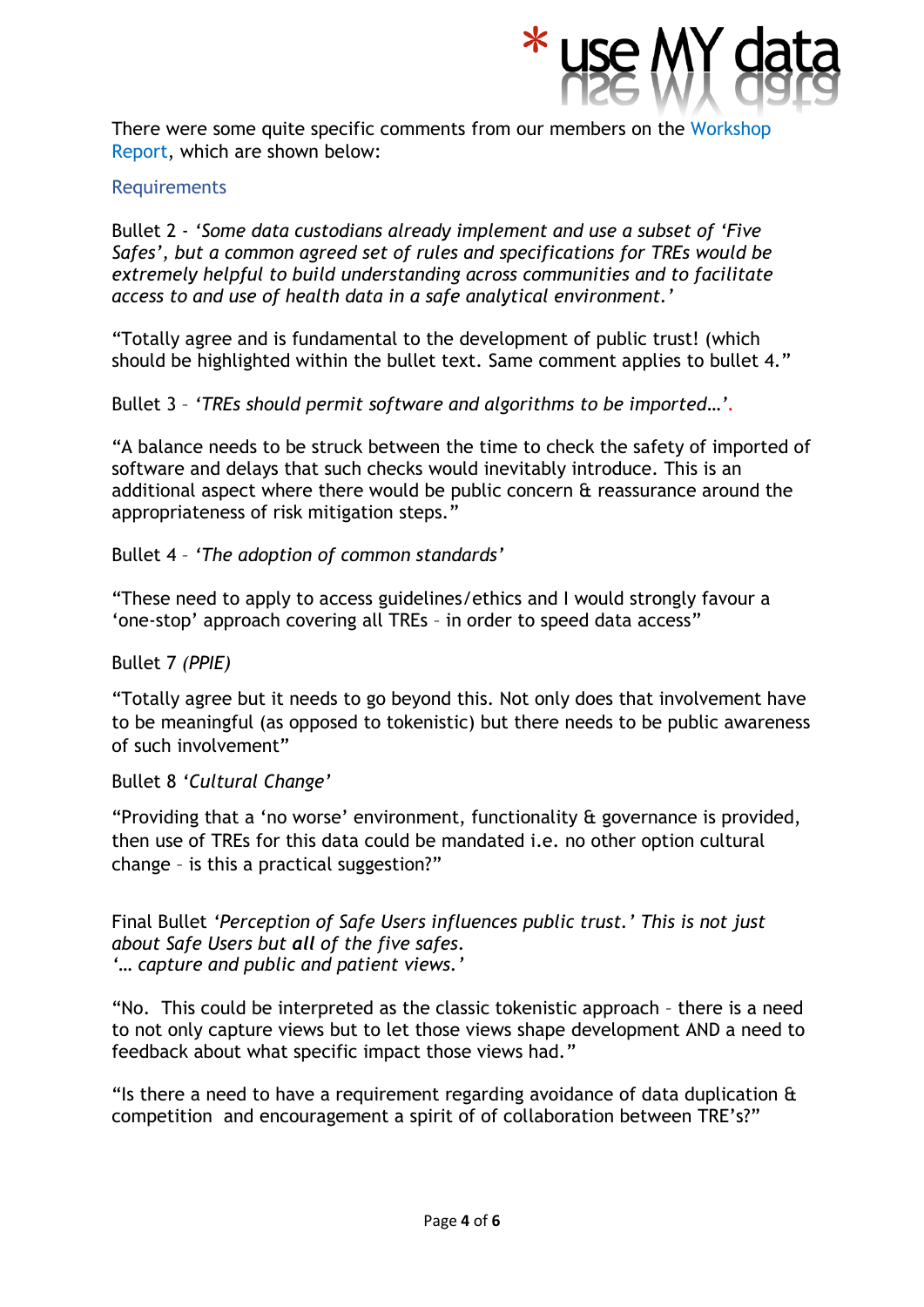

#### TRE Federation

Bullet 7 –*'The concept of accredited researchers or safe people might also be different for different TREs, where individuals may have expertise with different data types and data users may be regarded as safe for one TRE and not for another.'*

"Really? Depends on how 'safe' is defined. Are we in danger unnecessarily introducing complexity by this?"

Bullet 8 – *'Potential risk of data leakage if a single TRE hosts data from different projects with different access rules.'*

"Not sure I follow the logic here about potential for leaks – surely simpler if the access rules are the same across all TREs"

On the contents of the Green Paper, we think that the Green Paper nicely describes the case for TREs (page 7). We noted the comment that:

*"It is now being circulated for wider consultation with patients, the public, researchers and innovators to determine best practice approaches for research on UK health data. The intention is to consolidate feedback into an updated paper and implementation plan for sharing at the HDR UK One Institute Event on 16th June."*

We were pleased that this was an explicit aim, but the mechanism for wider patient and public consultation was not entirely clear. This is important when the Green Paper highlights that:

*"achieving the confidence and trust of patients and the public in the use of this data is central to achieving our vision."*

We would agree.

Specifically on next steps, one key point is summed up by a member:

"On the assumption that there will be a second phase of consultation when more specific proposals are available, I hope that patients will be fully involved to comment on those."

On this last point, we would be happy to work with you on this.